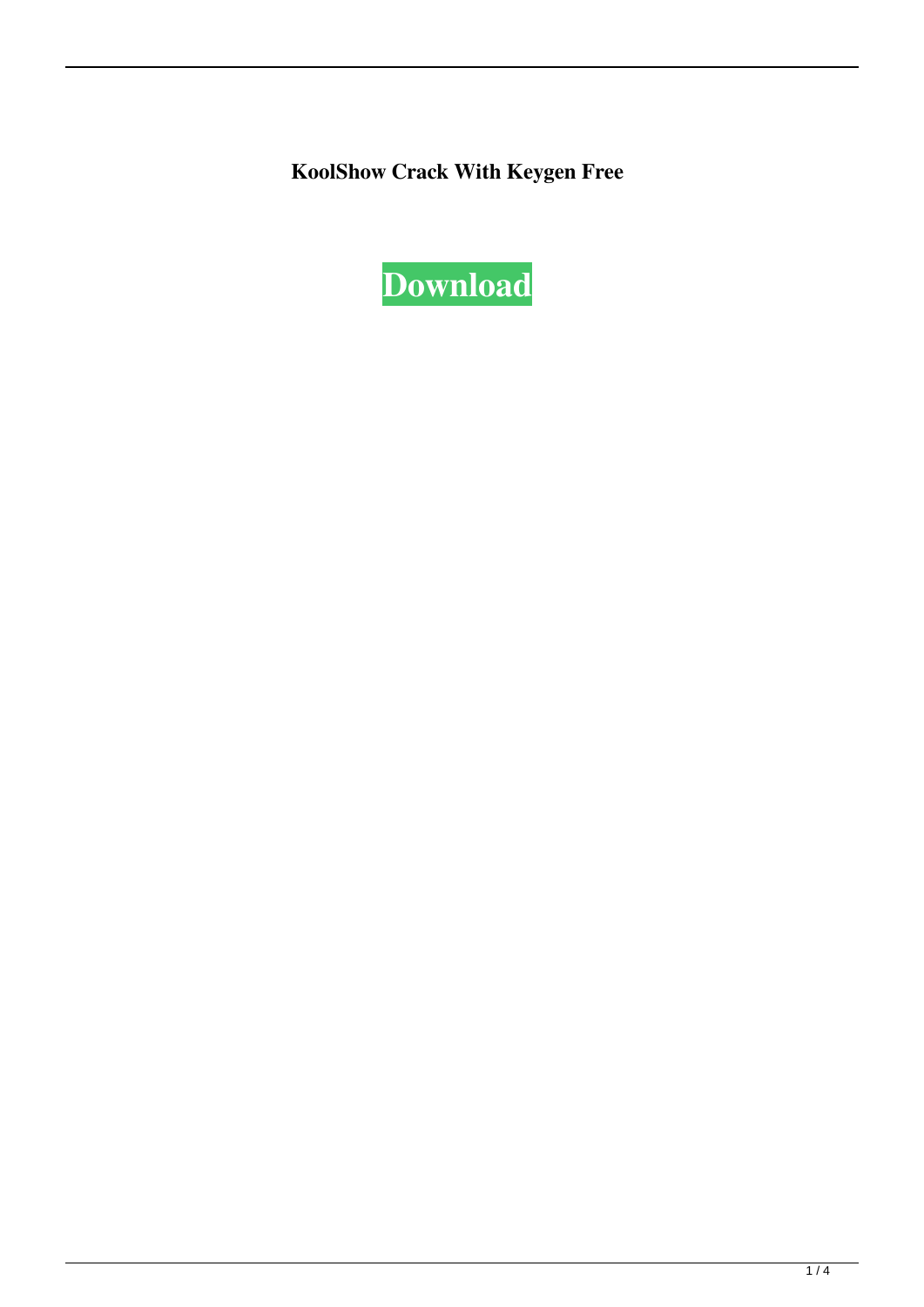## **KoolShow Crack + (2022)**

KoolShow is a software program that enables users to generate anim... read more at Softonic.com Here's the most comprehensive and reliable App Store Optimization Company's review.At Appycelerator we help you to reach top of Google play chart for your app.We focus on offering features before any competing App store optimisation company.We live on the development of your app and the technology to build,develop and market your app.We're very much in the development business and we've been building Apps for more than a decade.We have top mobile app developers and designers.Our Techteam have been skilled in developing & designing android and other mobile applications. AppyFy is an application development and marketing company focused on mobile applications and website development for Android, iPad, iPhone and Windows devices. Our design, develop and deployment solutions are based on our own cutting-edge technology. We create, develop and deploy the most effective mobile apps and strategic solution for clients. We work with our clients from all over the world and in all industries. Together we use the latest technologies and tools to provide effective solutions, which make clients happy and profit. AppyFy is an application development and marketing company focused on mobile applications and website development for Android, iPad, iPhone and Windows devices. Our design, develop and deployment solutions are based on our own cuttingedge technology. We create, develop and deploy the most effective mobile apps and strategic solution for clients. We work with our clients from all over the world and in all industries. Together we use the latest technologies and tools to provide effective solutions, which make clients happy and profit. AppyFy is an application development and marketing company focused on mobile applications and website development for Android, iPad, iPhone and Windows devices. Our design, develop and deployment solutions are based on our own cutting-edge technology. We create, develop and deploy the most effective mobile apps and strategic solution for clients. We work with our clients from all over the world and in all industries. Together we use the latest technologies and tools to provide effective solutions, which make clients happy and profit. MobileWorks is an innovative and leading mobile app development company, focusing on iPhone and iPad application development. Offering a comprehensive range of services, we provide cost-effective custom and ready-made app solutions across a broad range of industries and technologies. MobileWorks is an innovative and leading mobile app development company, focusing on iPhone and iPad application development. Offering

### **KoolShow With License Key Free**

Easily create and add animations to HTML pages: add HTML and JavaScript animations to your pages on the fly using your web browser. Use KoolShow Product Key to quickly drop your image/shape on the page, add them to the page, modify them and create a clean, fun and responsive layout that showcases your images and your website. Supports all popular browsers. Add stunning effects to your images and animations: draw shadows and cutouts, transition frames to a new size, create drop shadows, change colors and more to make your page unique. Use KoolShow to personalize websites and apps: customize your images, shapes and all pages on the fly using KoolShow. Do your image editing online from any browser and then preview and share it with your friends! KoolShow works on your iOS, Android, Safari or Chrome device. Click the link below for details on how to start: Start - It's easy. JotForm is a free online form builder that lets you create, edit, save and share online forms without any code. HijackThis is a useful tool that can be used to detect and remove potentially unwanted programs and malicious websites from the PC. Download this free tool to check all spyware and adware, make sure that there are no related threats. Online Help - Find answers to your questions quickly or send your questions for help. Click here to view the JotForm Help Section JotForm Help RemoChat is a chat application for Mac available to download for free at the Mac App Store. This app allows users to chat with different people around the world. This Mac chat application is used to make online video or audio calls to people around the world. This Mac app provides a free chat between two or more users. This free app also allows users to receive and send instant messages, emoticons, videos, voice notes, stickers, emoji, background music, wallpaper and other messages. RemoChat is available in Portuguese, German, Spanish, French, English, Italian, Japanese, Chinese, Russian and Spanish. In addition, it also supports the delivery of messages, voicemails, recordings, and stickers. Users can connect their Contacts using Facebook, Viber and BBM. Another major feature is that it has Call Recording, which allows users to record calls and send the recorded call as an audio file to other users. Download the app and start chatting. RemoChat MelanieStudio is a69d392a70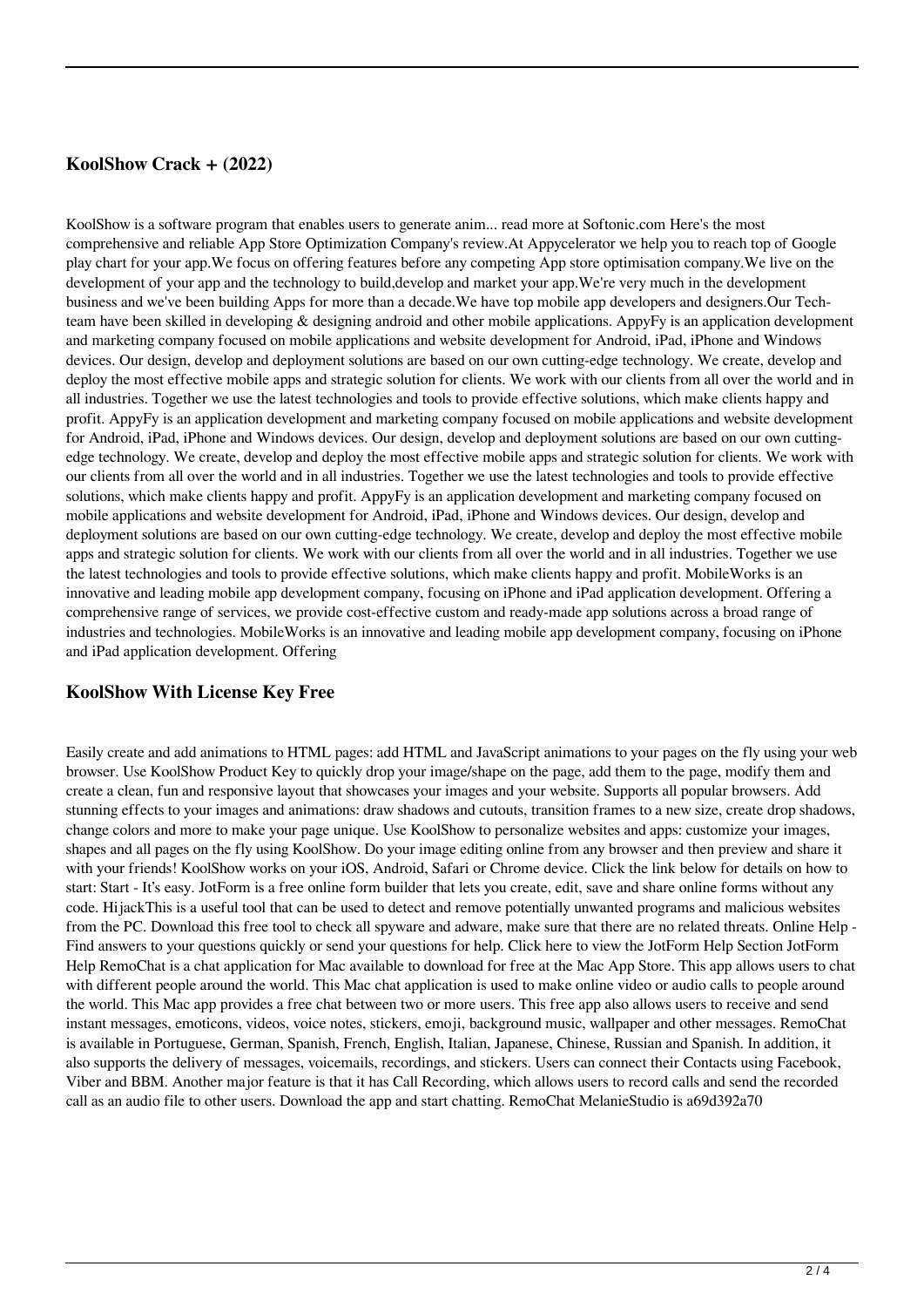# **KoolShow With Product Key**

KoolShow is a software application that enables users to integrate animations into HTML5. You can make an HTML5 website more interactive by integrating file formats like AVI, MPEG, MP4, 3GP, and GIF. With KoolShow you will be able to create movies and show your images or videos as an animation in the website. KoolShow Windows KoolShow Mac KoolShow Features: • Create your own movies from numerous formats • Make a website more interactive • Create your movies in the browser • Add a rich collection of background effects • Choose from a large collection of colors • Customize every aspect of your animations • You can share your work with others KoolShow Requirements: • Mac OS X 10.6 or higher • A networked drive • Java runtime 1.6 or higher • A web browser KoolShow System Requirements: • Mac OS X 10.6 or higher • Java runtime version 1.6 or higher • A web browser What's New in Version 3.1.3? ➧ New: Scale and rotate effects with ease➧ New: Add numerous effects to your videos➧ New: Explore a new collection of frames➧ New: The "Animations" panel is now more extensible➧ New: Touch support on iPhone and iPad➧ New: Optimized for faster performance➧ Fix: Fix several issues What's New in Version 3.1.2? ♦ New: Create without creating frames♦ New: Create without frames♦ New: Most of the interface, controls and objects are now customizable➧ New: All features are controlled with ease using the new library➧ Fix: Fix issues where text would not be located on the screen♦ Fix: Fix issues where layers would not be visible♦ Fix: Various minor fixes What's New in Version 3.1.1? ➧ New: Create a blank animation➧ New: Create a blank animation➧ New: Optimized scrolling for faster performance➧ New: Support for multi-touch gestures➧ New: Numerous performance improvements➧ Fix: Various minor fixes What's New in Version 3.1.0? ➧ New: Animations are created in HTML5. Simply open

### **What's New in the KoolShow?**

With the new features of Windows 10, you can use different devices that you are more comfortable with, and this means that your mailbox can change in a way that you don't have to be bothered by mail on your mobile device. Moreover, you can design your mobile inbox in a way that you want. There are many email and mobile apps for Windows 10 to meet these demands. WinAmp is one of the best email and mobile apps for Windows 10. Learn more about this email app. Make email more secure Email is a great tool, but it's never a 100 percent safe. There are viruses, spyware and other threats that can enter your device and steal data. With the exception of spam, most of the threats are originated from the Internet. In order to meet these demands, WinAmp offers additional security that can be activated from its settings menu. When enabled, the app will stop downloading attachments to your devices when they are sent by non-regular email sources. Limit your data storage In order to limit the storage space, this app offers you a setting that lets you control the maximum amount of data you want to store on your device. You can also set storage space limits for each folder. Save data It's great to have a secure and private messaging app that's free of advertising and personalization. However, the app is capable of saving data about your activities, and it can save some information for other purposes. For example, this app can be used for blocking advertisers and trackers. Take your emails everywhere You can access your email from virtually anywhere with this email app. This is achieved with the help of a web browser. It doesn't matter if you are on your PC, smartphone or tablet. The app will work with these devices. With it, you can do the following: Pick up your emails Read, reply and file attachments Switch to read and reply modes on mobile devices Search for messages Track your emails Import or create emails The app allows you to set up pop-up notifications for incoming email. Moreover, this app will display a message when you have unread messages. The app is available in multiple languages and will work with Outlook, Gmail, Yahoo, iCloud and others. WinAmp Description: Do you want to learn the best way to organize your files? Well, this software can help you. You can have documents and files organized in a folder structure that is simple to use. A set of tags and